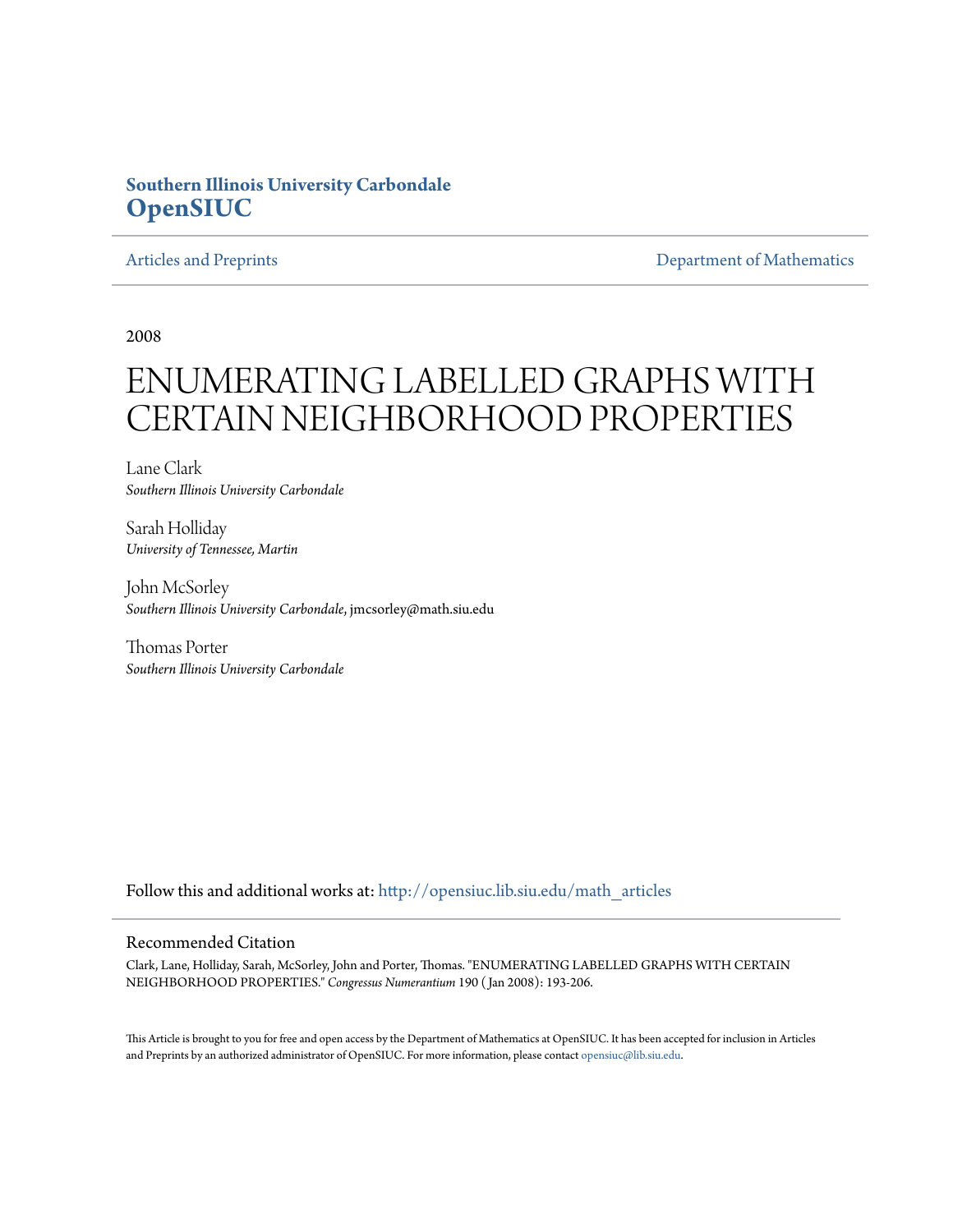# **ENUMERATING LABELLED GRAPHS WITH CERTAIN NEIGHBORHOOD PROPERTIES**

L.H. Clark<sup>1</sup>, S. Holliday<sup>2</sup>, J.P. McSorley<sup>1</sup>, and T.D. Porter<sup>1</sup>

<sup>1</sup> Department of Mathematics, Mailcode 4408, Southern Illinois University, Carbondale, IL 62901-4408

<sup>2</sup> Department of Mathematics and Statistics, University of Tennessee, Martin, Martin, TN 38238-5049

**Abstract.** Properties of (connected) graphs whose closed or open neighborhood families are Sperner, anti-Sperner, distinct or none of the proceeding have been extensively examined. In this paper we examine 24 properties of the neighborhood family of a graph. We give asymptotic formulas for the number of (connected) labelled graphs for 12 of these properties. For the other 12 properties, we give bounds for the number of such graphs. We also determine the status (a.a.s. or a.a.n.) in  $\mathcal{G}_{n,1/2}$  of all 24 of these properties. Our methods are both constructive and probabilistic.

#### **1 Introduction**

A simple graph *G* has *vertex set*  $V(G)$  and *edge set*  $E(G)$ . The *order* of *G* is  $\#V(G)$  and the *size* of *G* is  $\#E(G)$ . The sets  $N_G(v) = \{w \in V(G) :$ *vw* ∈  $E(G)$ } and  $N_G[v] = N_G(v) \cup \{v\}$  are the *open neighborhood* and *closed neighborhood* of *v* in *G*, respectively.

The collection  $N_G[v]_{v \in V(G)}$  (respectively,  $N_G(v)_{v \in V(G)}$ ) is the *family of closed (respectively, open) neighborhoods* of the graph *G*. Briefly, we say the *closed (open) neighborhood family* of *G*. In [5]-[8] graphs whose closed neighborhoods are distinct were studied. In [10] and [20, 21], graphs whose open neighborhoods are distinct were studied. Graphs whose closed neighborhood or open neighborhood family satisfy a particular property (CNAS and NAS; see definitions) have been extensively examined in  $[12]$ – $[17]$ . We give results for all these properties in this paper. Results about graphs whose induced open neighborhood subgraphs consists of, for example, only paths or only cycles, can be found in [9] and [18]. Further results may be found in  $[2]-[4]$ .

We focus on 24 properties (see definitions below) of the closed neighborhood or open neighborhood family of a graph. We examine the number of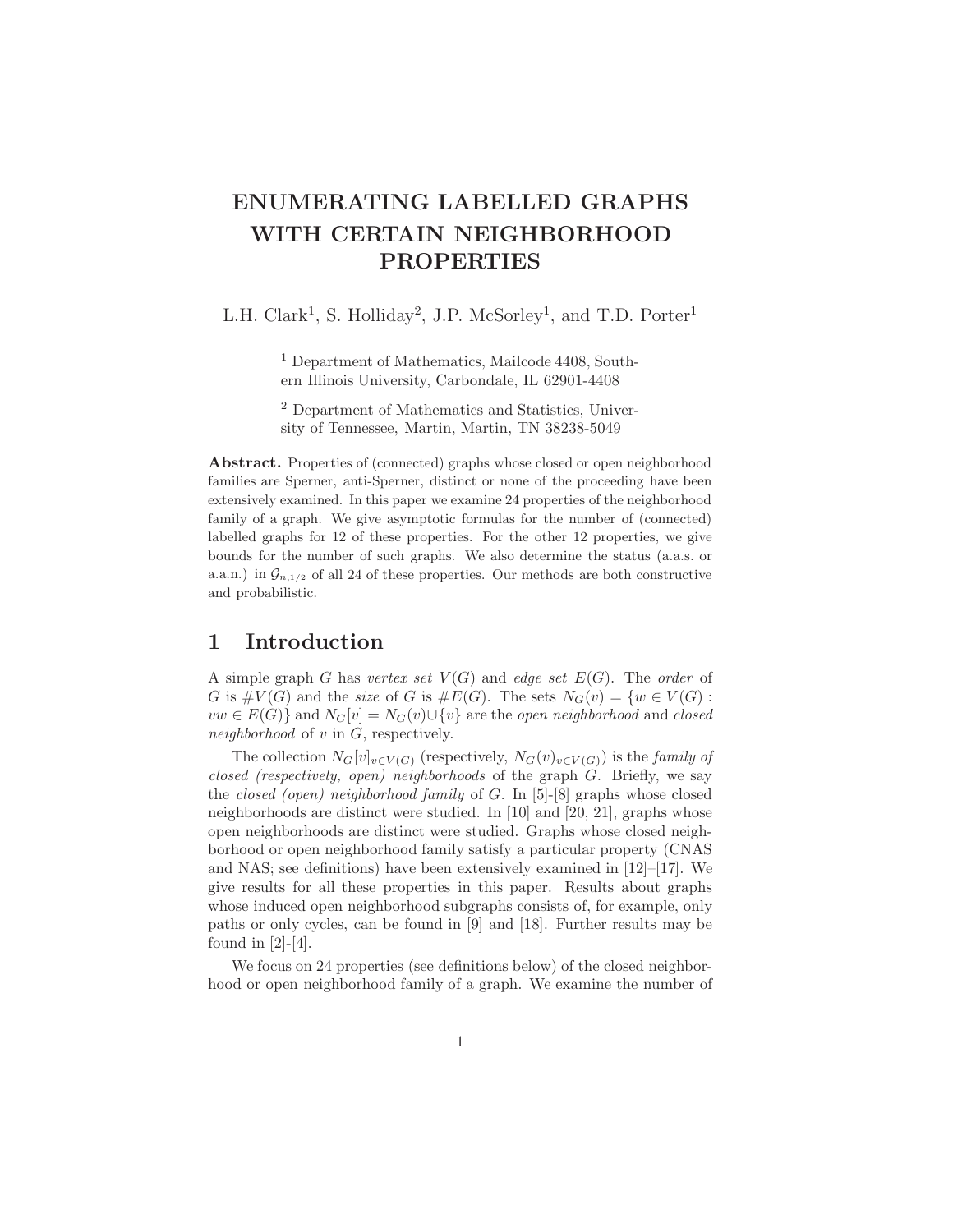(connected) labelled graphs whose neighborhood families have these properties. Table 2 in Section 4 contains our main results. It gives asymptotic formulas for the number of labelled graphs with 12 of the properties (lines 1,2,5, and 6) and bounds for the other 12 properties. The properties are quite delicate: deleting a vertex, or adding or deleting an edge generally destroys the property. Hence finding generating functions for the number of labelled graphs with these properties by decomposing the graph into subgraphs with similar properties does not appear promising (cf. Chapter 5 of [19]). Consequently, elementary results about random graphs (with  $p = 1/2$  aid in our enumeration. Along the way we determine the status (a.a.s. or a.a.n.) of all these properties for these random graphs (see Corollaries 2.5 and 3.5).

A set is a collection of distinct elements. A family *F* of subsets of a fixed set is *Sperner* if  $A \not\subseteq B$  and  $B \not\supseteq A$  for all  $A, B \in \mathcal{F}$ .

We say a graph *G* is:

(1) *closed neighborhood Sperner* (CNS) *⇔* the closed neighborhood family of *G* is Sperner  $\Leftrightarrow \forall u \neq v \in V(G), N_G[u] \not\subseteq N_G[v]$  and  $N_G[v] \not\subseteq$  $N_G[u],$ 

whose negation is

- (2) *¬ closed neighborhood Sperner* (*¬*CNS) *⇔* the closed neighborhood family of *G* is not Sperner  $\Leftrightarrow \exists u \neq v \in V(G), N_G[u] \subseteq N_G[v];$
- (3) *closed neighborhood anti-Sperner* (CNAS) *⇔* the closed neighborhood family of *G* is anti-Sperner  $\Leftrightarrow \forall u \exists v \neq u \in V(G)$ ,  $N_G[u] \subseteq N_G[v] \Leftrightarrow$ every maximal chain in the closed neighborhood family of *G* ordered by set inclusion has at least two maximum elements,

whose negation is

- (4) *¬ closed neighborhood anti-Sperner* (*¬*CNAS) *⇔* the closed neighborhood family of *G* is not anti-Sperner  $\Leftrightarrow$   $\exists u \forall v \neq u \in V(G)$ ,  $N_G[u] \nsubseteq N_G[v] \Leftrightarrow$  there exists a maximal chain in the closed neighborhood family of *G* ordered by set inclusion with a unique maximum element;
- (5) *closed neighborhood distinct* (CND)  $\Leftrightarrow$  the closed neighborhood family of *G* is a set  $\Leftrightarrow \forall u \neq v \in V(G), N_G[u] \neq N_G[v],$

whose negation is

(6) *¬ closed neighborhood distinct* (*¬*CND) *⇔* the closed neighborhood family of *G* is not a set  $\Leftrightarrow \exists u \neq v \in V(G), N_G[u] = N_G[v].$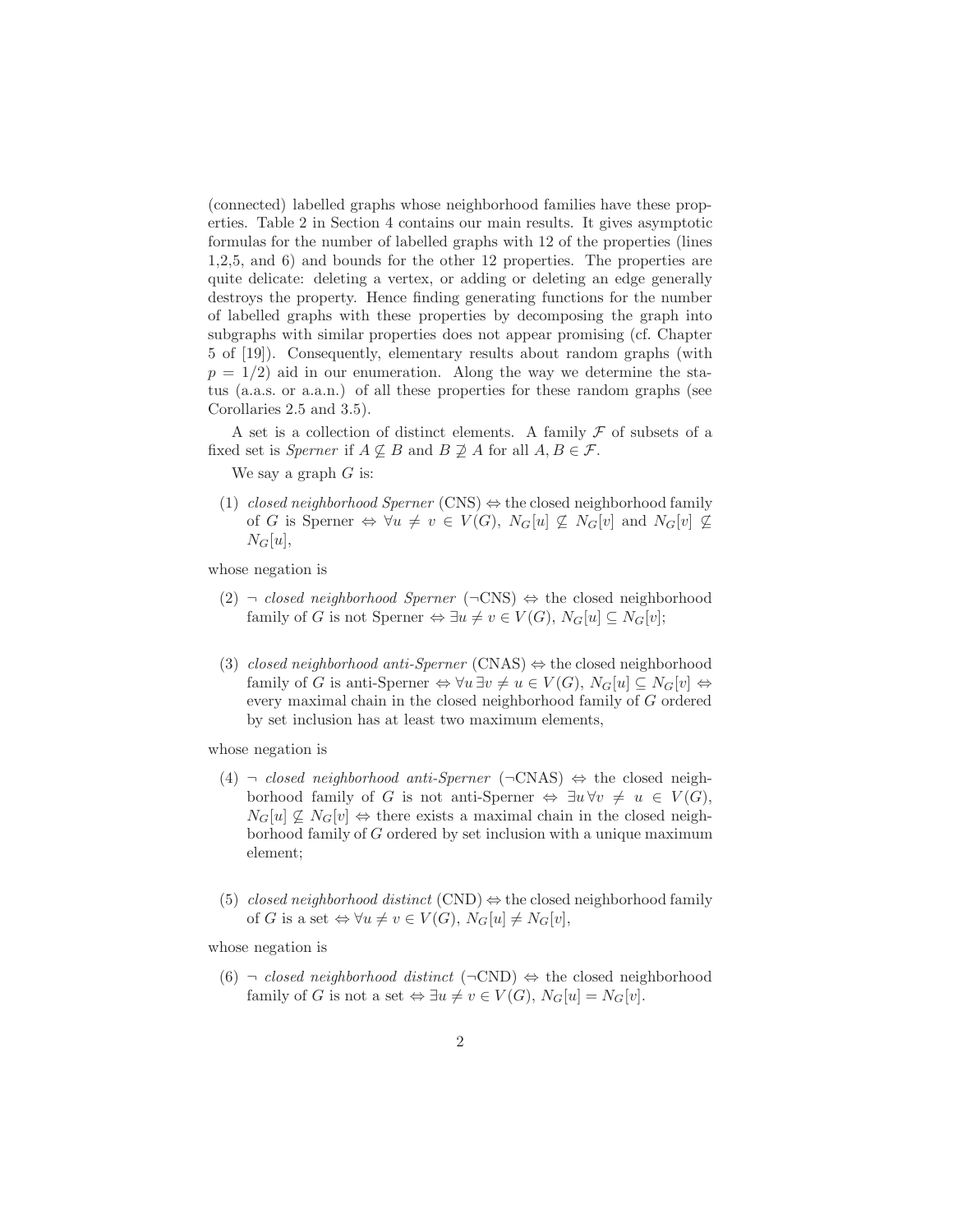Analogous definitions for these 6 properties hold with "closed" replaced with "open", we suppress the "O" in the acronym.

A property *P* of graphs is a collection of graphs which is closed under isomorphism. For a property  $P$ , we say  $G$  is a conn $P$  graph if  $G$  is connected and has property *P*. Hence, we examine 2 (connected or arbitrary)*×* 2 (closed or open)  $\times$  6 = 24 properties in this paper.

Let  $G_n$  denote the set of all graphs with vertex set  $[n] = \{1, \ldots, n\}$ . The probability space  $\mathcal{G}_{n,p}$  consists of all graphs  $G \in \mathcal{G}_n$  where each edge of *G* is chosen independently with probability  $p = p(n)$ . Hence,  $G \in \mathcal{G}_{n,p}$  has probability  $p^m q^{N-m}$  when *G* has *m* edges and  $N-m$  non-edges where  $N = \binom{n}{k}$  and  $q = 1 - n$ . We write  $C_{n}$  in place of  $C \subset C_{n}$ ,  $\Lambda$  graph property  $\binom{n}{2}$  and  $q = 1 - p$ . We write  $G_{n,p}$  in place of  $G \in \mathcal{G}_{n,p}$ . A graph property *P* is *asymptotically almost sure* (a.a.s.) provided  $Pr(G_{n,p} \in P) \rightarrow 1$  as  $n \to \infty$ , and *asymptotically almost null* (a.a.n.) provided  $Pr(G_{n,p} \in P) \to 0$ as  $n \to \infty$ . We refer the reader to [1].

Since we have constructive lower bounds for the number of connCNAS and connNAS graphs in  $G_n$  (see [13] and [14] respectively) and

$$
Pr(G_{n,1/2} \in P) = \frac{\#(P \cap G_n)}{2^{\binom{n}{2}}},
$$

we focus on  $\mathcal{G}_{n,1/2}$  only. We do not consider other values of p.



Table 1a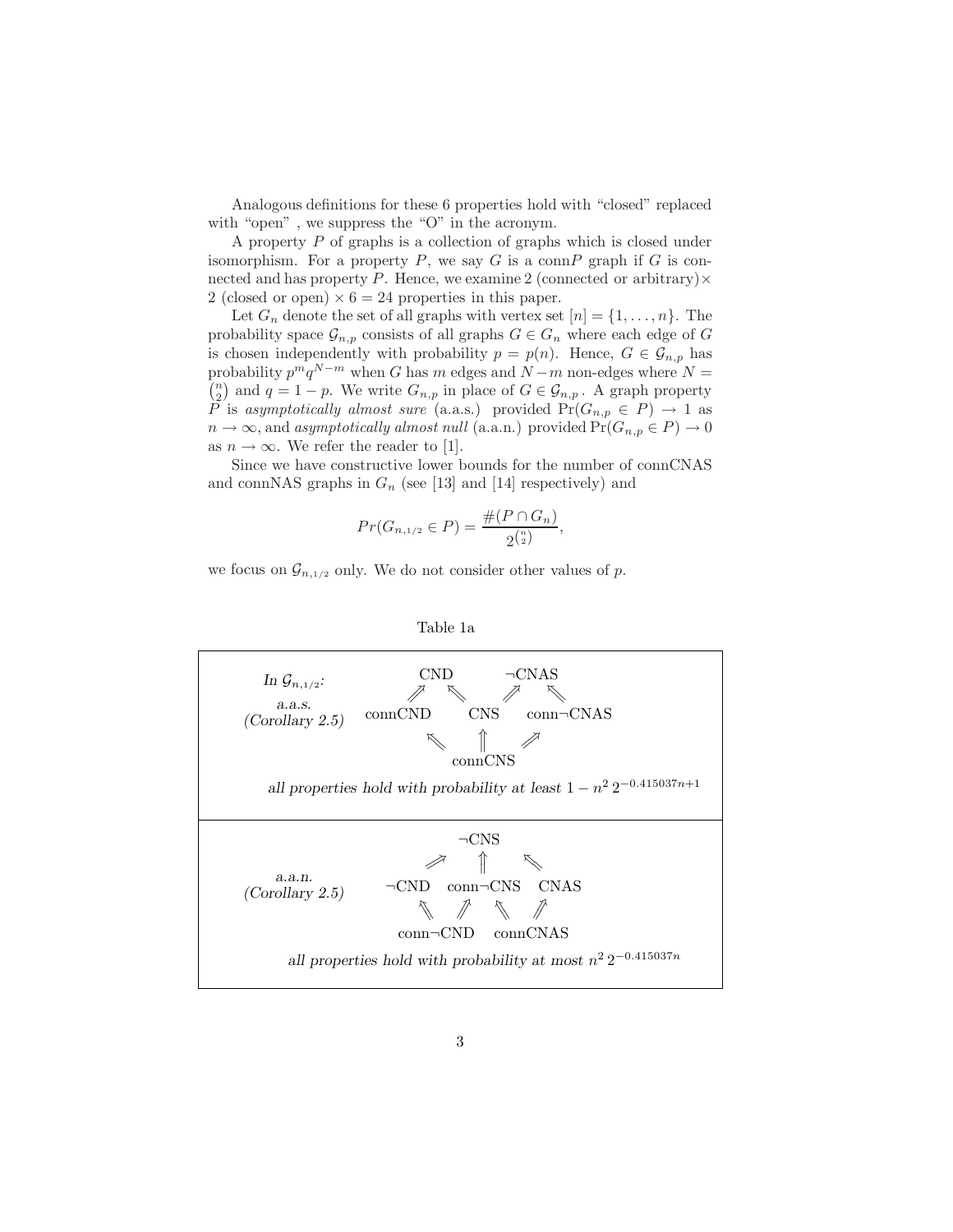Table 1a gives the logical implications (*⇒*) and certain probabilistic bounds in  $\mathcal{G}_{n,1/2}$  among the 12 closed properties. We do not show Table 1b which is identical to Table 1a but with "closed" replaced by "open". Tables 1a, 1b are the Hasse diagrams of the 4 sets of 6 properties we examine in this paper, partially ordered by logical implication, and where equality is logical equivalence. The probabilistic bounds in Tables 1a, 1b imply the probabilistic status (a.a.s. or a.a.n.) in  $\mathcal{G}_{n,1/2}$  of these 24 properties (see Corollaries 2.5 and 3.5).

To conclude this Section we note that the threshold for  $G_{n,p}$  to be connected is  $p = \ln n/n$  (cf. [1]). We give a rough estimate for the probability that  $G_{n,1/2}$  is connected that is adequate for our purposes.

**Lemma 1.1.** *We have*

$$
\Pr(G_{n,1/2} \text{ is connected}) \ge 1 - n^2 2^{-n}.
$$

*Proof.* Fix  $A \subseteq [n]$  with  $|A| = a \in \{1, \ldots, n-1\}$ . Let  $E_{A, A^c}$  denote the event "there are no edges between  $A$  and  $A<sup>c</sup>$ ". By independence,  $Pr(E_{A, A^c}) = 2^{-a(n-a)}$ .

Let  $E$  denote the event  $\bigcup$  $\bigcup_{\text{such }A,A^c}E_{A,A^c},$  *i.e.*, the event " $G_{n,1/2}$  is disconnected".

Then

$$
\Pr(E) \le \frac{1}{2} \sum_{a=1}^{n-1} {n \choose a} 2^{-a(n-a)}.
$$

The terms in the sum decrease to  $a = \frac{(n+1)}{2}$  and increase thereafter; the maximum occurs at both  $a = 1, n-1$ . Hence,  $Pr(G_{n,1/2}$  is disconnected) =  $Pr(E) \leq n^2 2^{-n}$ , which implies the result. П

For the constants that appear in the paper we only write the first six digits of their infinite decimal expansions. We assume throughout that  $n \geq 4$ .

#### **2 Closed neighborhood properties of a graph**

We start with property *¬*CNS since it lies at the top of the lower Hasse diagram in Table 1a.

**Theorem 2.1.** *We have*

$$
\Pr(G_{n,1/2} \text{ is } \neg CNS) \le n^2 \, 2^{-0.415037n},
$$

 $where \ 2^{-0.415037} = 0.75, \ (-0.415037 = \frac{\ln 0.75}{\ln 2}).$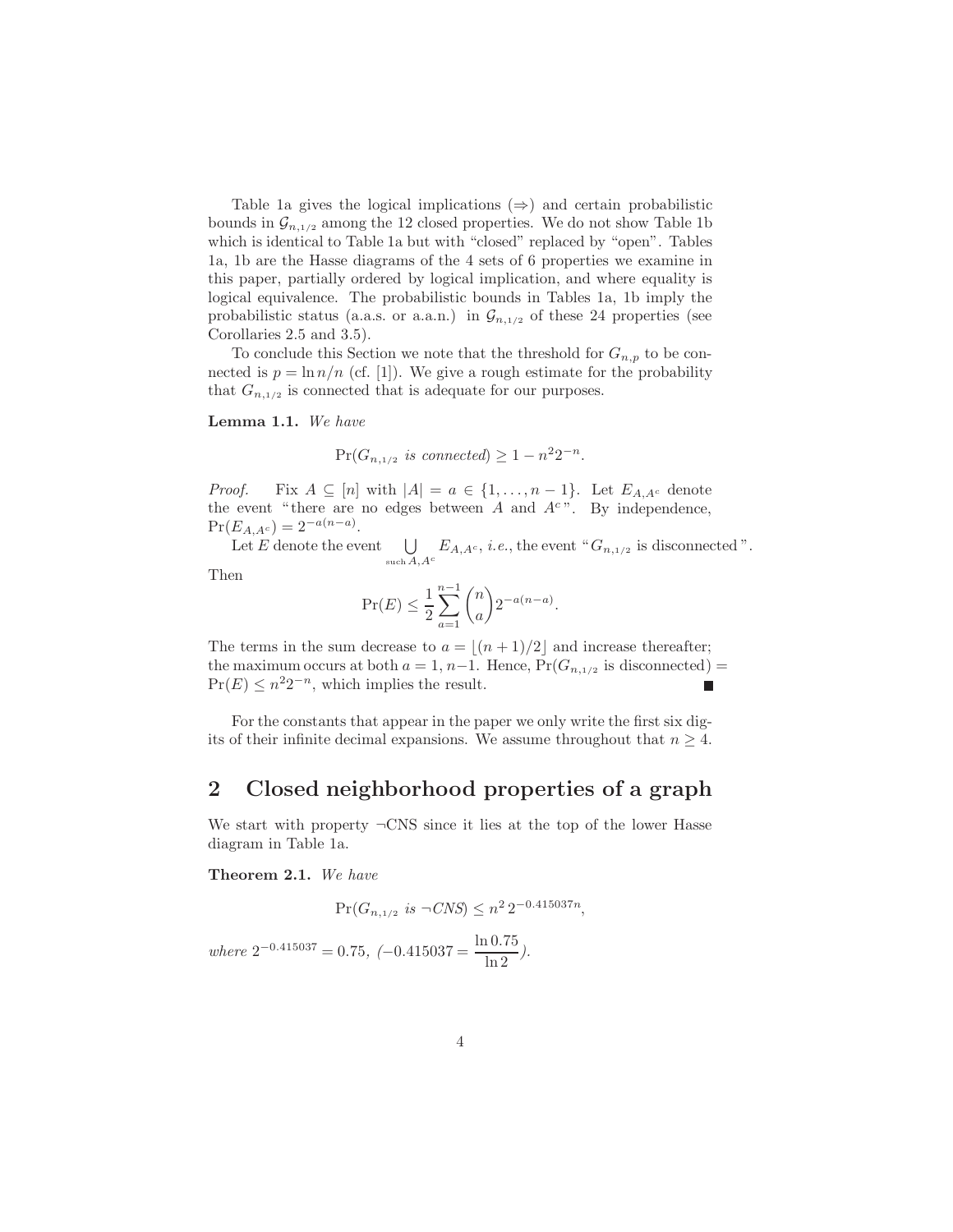*Proof.* Fix  $u \neq v \in [n], A \subseteq B \subseteq [n] - \{u, v\}$ . Let  $E_{u,v,A,B}$  denote the event " $N_G[u] = A \cup \{u, v\}$  and  $N_G[v] = B \cup \{u, v\}$ ", so  $u \sim v$ . Let  $0 \le a = |A| \le |B| = b \le n - 2$ . Then, using independence,

$$
Pr(E_{u,v,A,B}) = 2^{-1}2^{-a}2^{-b}2^{-(n-a-2)}2^{-(n-b-2)} = 2^{-(2n-3)}.
$$

Let  $E_{u,v,a,b}$  denote the event  $\bigcup_{\text{such }A,B} E_{u,v,A,B}$  for a fixed *a* and *b*. Then,

$$
\Pr(E_{u,v,a,b}) \le \binom{n-2}{a} \binom{n-2-a}{b-a} 2^{-(2n-3)}.
$$

Let  $E_{u,v}$  be the event " $N_G[u] \subseteq N_G[v]$ ", *i.e.*,  $\bigcup_{\substack{a=0,1,...,n-2 \\ a \le b \le n-2}}$ *Eu,v,a,b*.

Then,

$$
\Pr(E_{u,v}) \le \sum_{a=0}^{n-2} \binom{n-2}{a} \left\{ \sum_{b=a}^{n-2} \binom{n-2-a}{b-a} \right\} 2^{-(2n-3)} \n= \sum_{a=0}^{n-2} \binom{n-2}{a} 2^{n-2-a} 2^{-(2n-3)} = 2^{-n+1} \sum_{a=0}^{n-2} \binom{n-2}{a} 2^{-a} = \frac{8}{9} (0.75)^n.
$$

Now  $G_{n,1/2}$  is  $\neg$ CNS if there exists a pair  $\{u, v\}$  of vertices with  $N_G[u] \subseteq$  $N_G[v]$ . There are  $\binom{n}{2}$  pairs  $\{u, v\}$  so:

$$
\Pr(G_{n,1/2} \text{ is } \neg \text{CNS}) \le \frac{n^2}{2} \frac{8}{9} (0.75)^n \le n^2 (0.75)^n.
$$

п

**Theorem 2.2.** *We have*

$$
\Pr(G_{n, 1/2} \text{ is } \neg CND) \ge 2^{-n+1},
$$

*equivalently,*

$$
\Pr(G_{n,1/2} \text{ is } CMD) \le 1 - 2^{-n+1}.
$$

*Proof.* Fix  $A \subseteq [n] - \{1, 2\}$  with  $|A| = a$ . Let  $E_A$  denote the event " $N_G[1] = N_G[2] = A \cup \{1, 2\}$ ". Similar to before, we have  $Pr(E_A) =$ 2*<sup>−</sup>*(2*n−*3).

Let  $E$  denote the event  $\bigcup$  $\bigcup_{\text{such }A} E_A$ ; note that the  $E_A$  are pair-wise disjoint events. Then

$$
\Pr(E) = \sum_{a=0}^{n-2} {n-2 \choose a} 2^{-(2n-3)} = 2^{-n+1}.
$$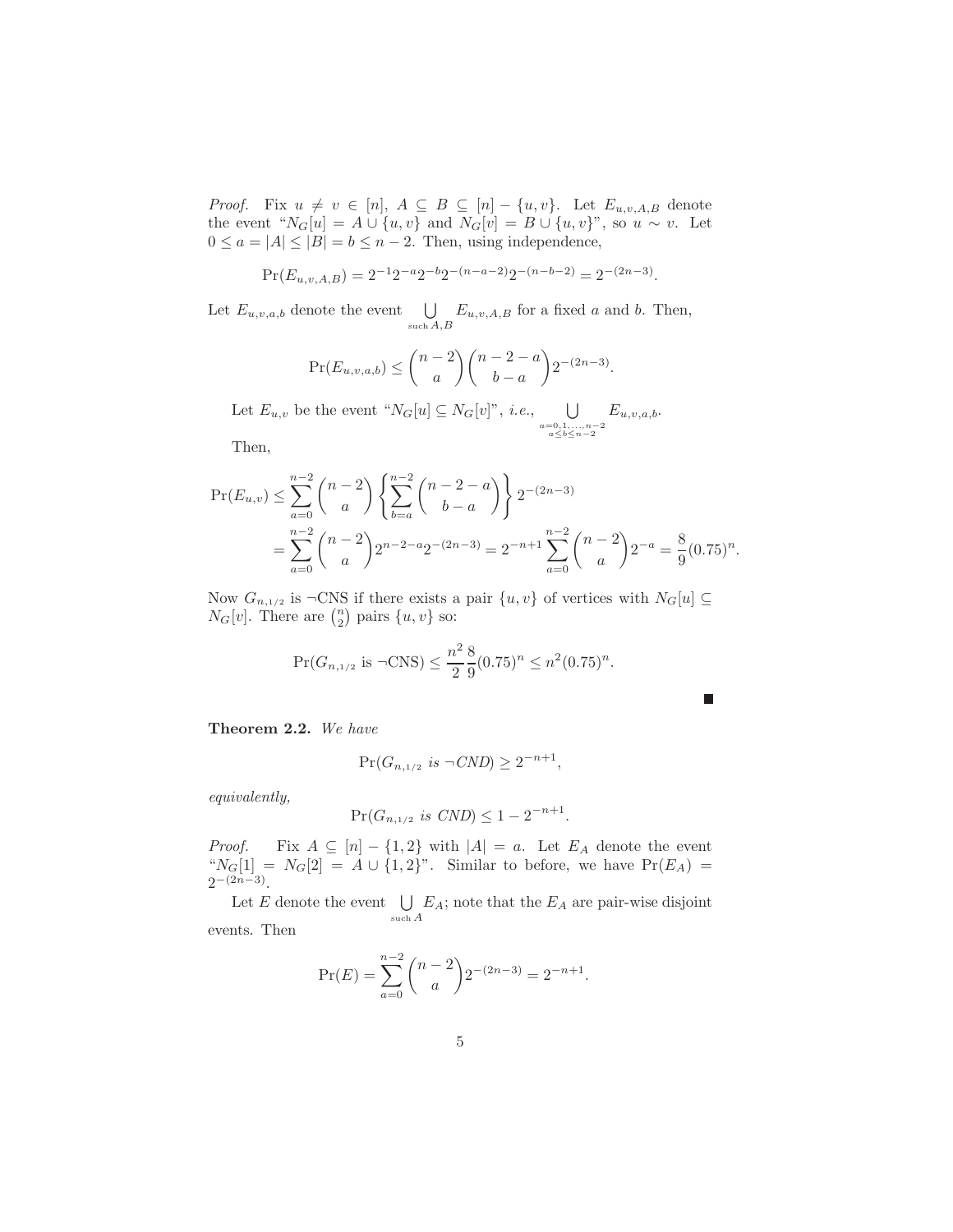Since *E* ⊆ " $G_{n,1/2}$  is ¬CND", then  $Pr(G_{n,1/2}$  is  $\neg$ CND)  $\geq Pr(E) = 2^{-n+1}$ , hence the result.

Recall that graphs *G* and *H* are *equal*  $(G = H) \Leftrightarrow V(G) = V(H)$  and  $E(G) = E(H)$ . When  $V(G) = V(H)$ , *G* and *H* are *distinct*  $(G \neq H) \Leftrightarrow$  $E(G) \neq E(H)$ , i.e., distinct edge-sets give distinct graphs.

We require a construction from [14]: Let  $V(G)=[n]$ , and  $E(G)$ *{*12*}∪{*1*k,* 2*k* : *k ∈* [*n*] *− {*1*,* 2*}}*. Let *B* denote the set of edges with both end-vertices in  $[n] - \{1, 2\}$ , so  $|B| = {n \choose 2}$ . Now define a graph  $G_A$  with  $V(G_A) = [n]$  and  $E(G_A) = E(G) \cup A$  where  $A \subseteq B$ .

**Theorem ([13]).** *The graph G<sup>A</sup> is a CNAS graph, a connCNAS graph, and a conn* $\neg$ *CND graph for all*  $\mathcal{A} \subseteq \mathcal{B}$ *.* 

*Proof.* Clearly  $G_A$  is connected. Observe that  $N_{G_A}[1] = N_{G_A}[2] = [n] \supseteq$ *N*<sup>*G*</sup><sub>*A*</sub> [*k*] for all *k* ∈ [*n*] − {1*,* 2}.  $\blacksquare$ 

**Theorem 2.3.** *For P any of the properties CNAS, connCNAS, or conn¬CND*

$$
\Pr(G_{n,1/2} \text{ is } P) \ge 2^{-2n+3},
$$

*equivalently,*

$$
\Pr(G_{n,1/2} \text{ is } \neg P) \le 1 - 2^{-2n+3}.
$$

*Proof.* Distinct edge-sets  $A \subseteq B$  give distinct graphs  $G_A$ , so  $\#P_n \geq$  $2^{n-2 \choose 2}$ . Each graph in  $\mathcal{G}_{n,1/2}$  has probability  $2^{-n \choose 2}$ , so Pr( $G_{n,1/2}$  is P) ≥ 2*<sup>−</sup>*2*n*+3, hence the result.

**Theorem 2.4.** *We have*

$$
\Pr(G_{n,1/2} \text{ is connCNS}) \ge 1 - n^2 2^{-0.415037n + 1}.
$$

*Proof.* From Theorem 2.1 and Lemma 1.1,

$$
\Pr(G_{n,1/2} \text{ is } \neg \text{CNS or disconnected}) \le n^2 \, 2^{-0.415037n} + n^2 2^{-n}
$$

$$
\le n^2 2^{-0.415037n + 1},
$$

which implies the result.

г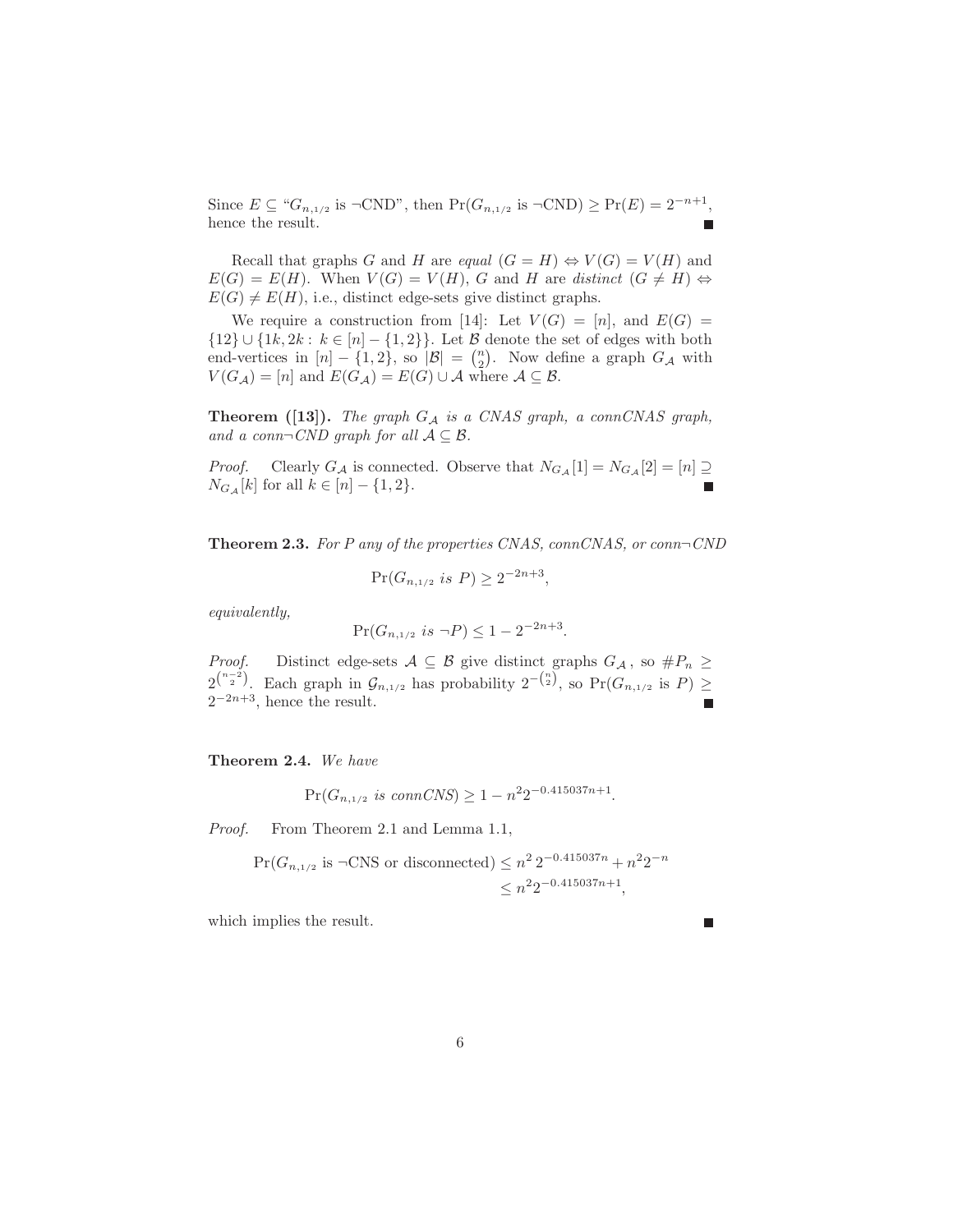**Corollary 2.5.** *For P any of the properties on a fixed line of the table below*  $Pr(G_{n,1/2} \text{ is } P)$  *is bounded by the values in the left-hand and righthand columns.*

|   | $1 1-n^2 2^{-0.415037n+1}$ < | CNS, connCNS,<br>$CND$ , $conn CND$ ,                                                                    | $\leq 1-2^{-n+1}$            |
|---|------------------------------|----------------------------------------------------------------------------------------------------------|------------------------------|
|   |                              | $2 1-n^2 2^{-0.415037n+1} \leq \neg CNAS$ , conn $\neg CNAS \leq 1-2^{-2n+3}$                            |                              |
| 3 | $2^{-2n+3}$<br>$2^{-n+1}$    | $conn\neg CNS, CNAS,$<br>$\leq~connCNAS,~conn \neg CND~\leq~n^2\,2^{-0.415037n}$<br>$\neg CNS, \neg CND$ | $\langle n^2 2^{-0.415037n}$ |

*Proof.* For the upper half of this table see the Hasse diagram in the upper half of Table 1a. Line 1 comes from Theorems 2.4 (lower bound) and 2.2 (upper bound) and line 2 from Theorems 2.4 and 2.3, and monotonicity. Hence, each of these six properties is a.a.s. in  $\mathcal{G}_{n,1/2}$ .

For the lower half see the lower half of Table 1a. Line 3 comes from Theorems 2.3 and 2.1 and line 4 from Theorems 2.2 and 2.1, and monotonicity. Hence, each of these six properties is a.a.n. in  $\mathcal{G}_{n,1/2}$ .

Lines 1–4 of Table 2 follow from Corollary 2.5 upon multiplying by  $2^{n \choose 2}$ .

### **3 Open neighborhood properties of a graph**

We now consider open neighborhood properties of a graph, where our results are similar, but different, to before.

**Theorem 3.1.** *We have*

$$
\Pr(G_{n,1/2} \text{ is } \neg NS) \le n^2 \, 2^{-0.415037n}.
$$

*Proof.* Similar to the notation in the proof of Theorem 2.1, for  $u \neq v$ , let  $E'_{u,v,A,B}$  denote the event " $N_G(u) = A$  and  $N_G(v) = B$ ". Then  $u \not\sim v$  and  $Pr(E'_{u,v,A,B})=2^{-(2n-3)}$ . Then we define the "open" analogue of events  $E_{u,v,a,b}$ , namely  $E'_{u,v,a,b}$ , and  $E_{u,v}$ , namely  $E'_{u,v}$ : " $N_G(u) \subseteq N_G(v)$ "; and the remainder of the proof is precisely as in Theorem 2.1.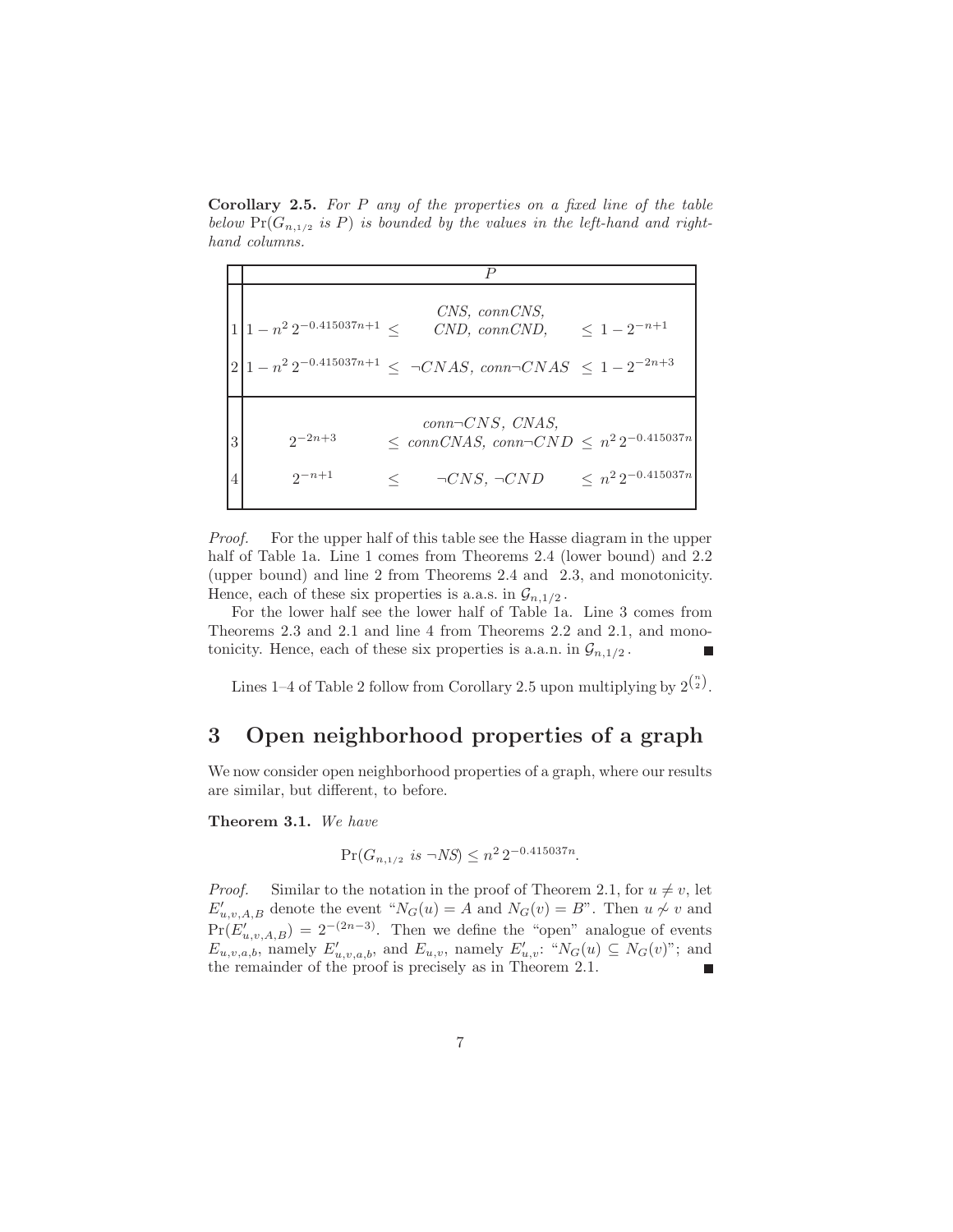**Theorem 3.2.** *We have*

$$
\Pr(G_{n,1/2} \text{ is } \neg ND) \ge 2^{-n+1}
$$

*equivalently,*

$$
\Pr(G_{n,1/2} \text{ is } ND) \le 1 - 2^{-n+1}.
$$

*Proof.* Again, similar to the notation in the proof of Theorem 2.2, let  $E'_A$ denote the event " $N_G(1) = N_G(2) = A$ ". We then define *E'* as the event  $\bigcup E'_A$  and the proof proceeds as in Theorem 2.2. г such *A*

Assume  $n = 2m \geq 4$ . Let  $V(G) = [2m] = [m] \cup ([2m] - [m])$  and *E*(*G*) = {1*k*, 2*k* : *k* ∈ [2*m*] − [*m*]}∪{ $(m + 1)k$ ,  $(m + 2)k$  :  $k \in [m]$ }. Set  $B = \{ ij : i \in [m], j \in [2m] - [m] \} - E(G)$ , so  $|B| = \left(\frac{n-4}{2}\right)^2 = 0.25n^2 - 2n + 4$ . Let  $V(G_A) = V(G)$  and  $E(G_A) = E(G) \cup A$  where  $A \subseteq B$ . A similar definition holds with  $[2m]$  replaced by  $[2m+1]$ .

**Theorem ([14]).** *The graph G<sup>A</sup> is a NAS graph, a connNAS graph, and a* conn $\neg$ *ND* graph for all  $\mathcal{A} \subseteq \mathcal{B}$ *.* 

*Proof.* Clearly  $G_A$  is connected. Observe that  $N_{G_A}(1) = N_{G_A}(2)$ [2*m*] − [*m*]  $\supseteq$   $N_{G_{\mathcal{A}}}(k)$  for all  $k \in [m]$ , and  $N_{G_{\mathcal{A}}}(m+1) = N_{G_{\mathcal{A}}}(m+2) =$  $[m] \supseteq N_{G_{\mathcal{A}}}(k)$  for all  $k \in [2m] - [m]$ .  $\mathbf{L}$ 

**Theorem 3.3.** *For P any of the properties NAS, connNAS, or conn¬ND*

$$
\Pr(G_{n,1/2} \text{ is } P) \ge 2^{-0.25n^2 - 1.5n + 4},
$$

*equivalently,*

$$
\Pr(G_{n,1/2} \text{ is } \neg P) \le 1 - 2^{-0.25n^2 - 1.5n + 4}.
$$

*Proof.* For even  $n \geq 4$  distinct edge-sets  $A \subseteq B$  give distinct graphs  $G_A$ , so  $\#P_n \geq 2^{0.25n^2 - 2n + 4}$ . And each graph in  $\mathcal{G}_{n,1/2}$  has probability  $2^{-\binom{n}{2}}$ , so  $Pr(G_{n,1/2} \text{ is } P) \geq 2^{-0.25n^2 - 1.5n + 4}$ , which gives the result. A slight modification of this argument is needed for odd  $n \geq 5$ .

**Theorem 3.4.** *We have*

$$
\Pr(G_{n,1/2} \text{ is connNS}) \ge 1 - n^2 2^{-0.415037n + 1}.
$$

*Proof.* This follows from Lemma 1.1 and Theorem 3.1, as in the proof of Theorem 2.4.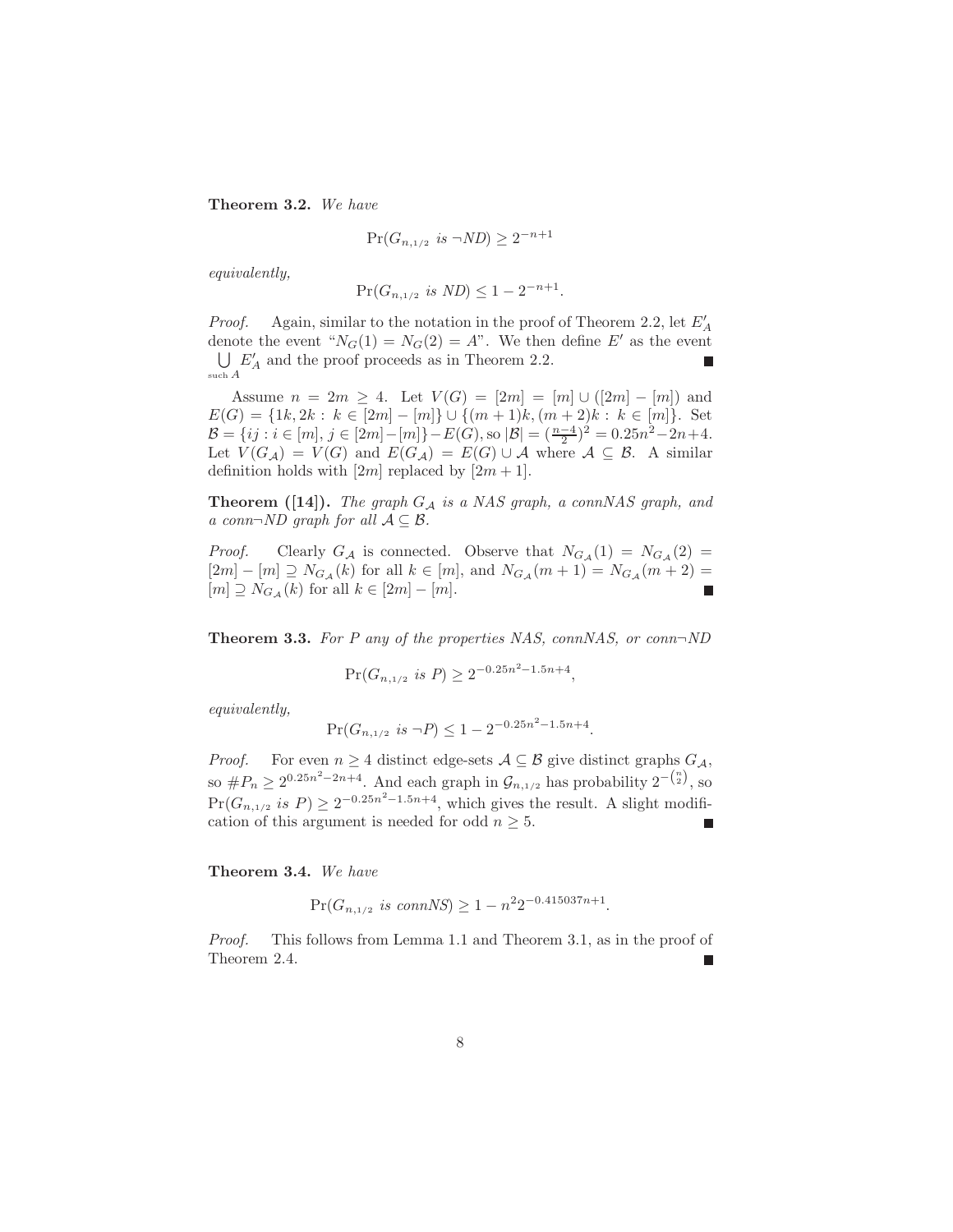**Corollary 3.5.** *For P any of the properties on a fixed line of the table below*  $Pr(G_{n,1/2} \text{ is } P)$  *is bounded by the values in the left-hand and righthand columns.*

|   |                                                                                                                                        | P                                                                                                               |                              |
|---|----------------------------------------------------------------------------------------------------------------------------------------|-----------------------------------------------------------------------------------------------------------------|------------------------------|
|   | $\left(1-n^2\,2^{-0.415037n+1}\right)<$<br>$ 2 1-n^2 2^{-0.415037n+1} \leq \neg NAS, \text{ conn} \neg NAS \leq 1-2^{-0.25n^2-1.5n+4}$ | NS. connNS.<br>ND, connND, $\leq 1 - 2^{-n+1}$                                                                  |                              |
| 3 | $2^{-0.25n^2-1.5n+4}$<br>$2^{-n+1}$                                                                                                    | $conn\neg NS, NAS,$<br>$\leq$ connNAS, conn $\neg ND \leq n^2 2^{-0.415037n}$<br>$\leq \qquad \neg NS, \neg ND$ | $\langle n^2 2^{-0.415037n}$ |

*Proof.* For the upper half of this table consider the Hasse diagram in the upper half of Table 1b (not shown). Line 1 comes from Theorems 3.4 (lower bound) and 3.2 (upper bound), and line 2 from Theorems 3.4 and 3.3, and monotonicity. Hence, each of these six properties is a.a.s. in  $\mathcal{G}_{n,1/2}$ .

For the lower half consider the lower half of Table 1b. Line 3 comes from Theorems 3.3 and 3.1 and line 4 from Theorems 3.2 and 3.1, and monotonicity. Hence, each of these six properties is a.a.n. in  $\mathcal{G}_{n,1/2}$ .  $\mathbf{L}$ 

Lines 5–8 of Table 2 follow from Corollary 3.5 upon multiplying by  $2^{n \choose 2}$ .

#### **4 Main Results and Asymptotics**

Recall,

$$
f(n) \sim g(n)
$$
 if and only if  $\lim_{n \to \infty} \frac{f(n)}{g(n)} = 1$ ,

and for a property *P* of graphs, and  $P_n = P \cap G_n$  is the set of distinct graphs on [*n*] having property *P*.

For *P* any of the properties on a fixed line of Table 2,  $\#P_n$  is bounded by the values in the left-hand and right-hand columns (see the comments after Corollaries 2.5 and 3.5).

For the 12 properties  $P$  in lines 1, 2, 5, and 6 of Table 2, we have

$$
\#P_n \sim 2^{\binom{n}{2}},
$$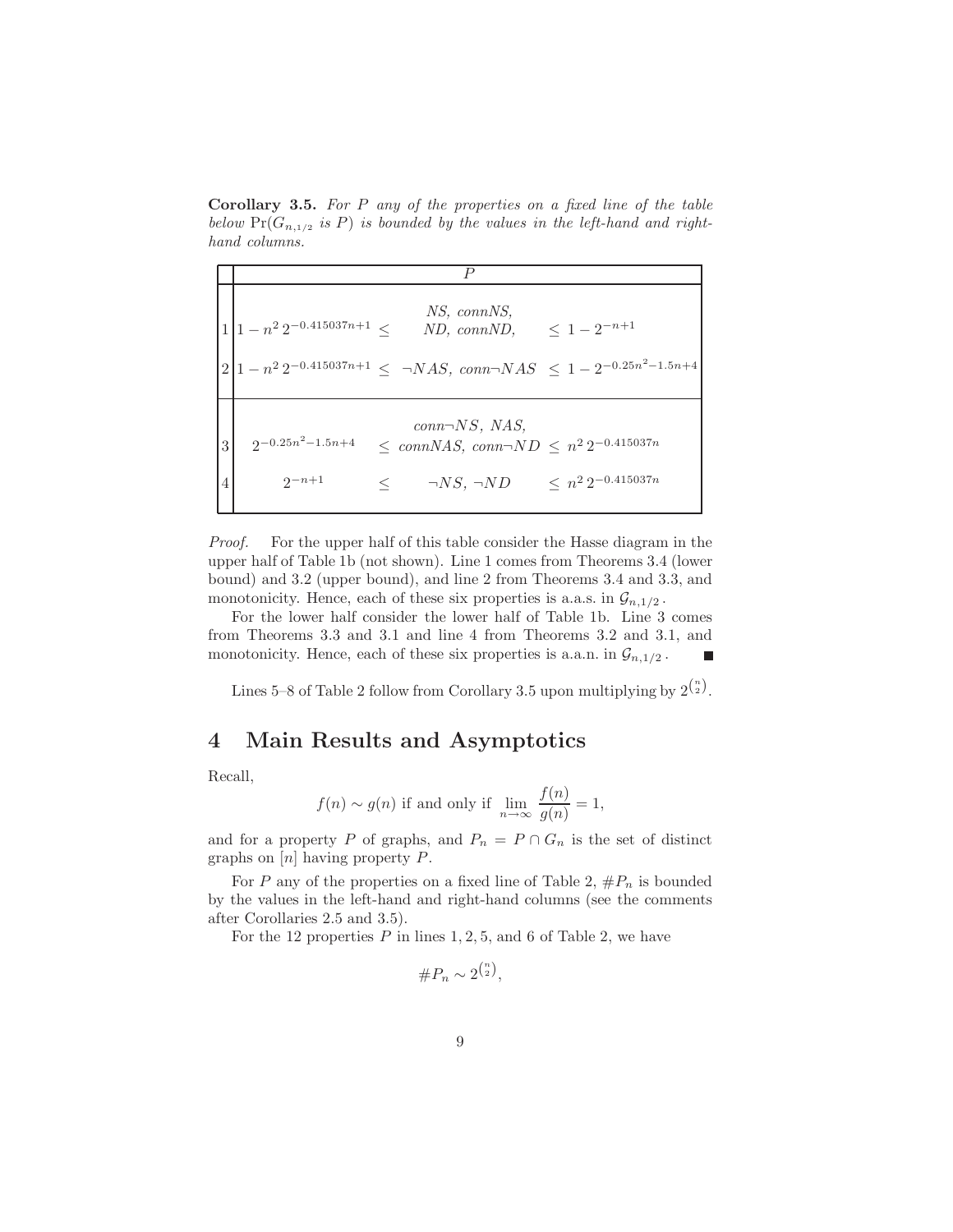and for the 8 properties in lines 3*,* 4, and 8 of Table 2, we have

$$
\log_2 \#P_n \sim \frac{n^2}{2}.
$$

Table 2

|                     | $#P_n$                                                                                                                                                                                                                                                                    |         |                                                                                       |
|---------------------|---------------------------------------------------------------------------------------------------------------------------------------------------------------------------------------------------------------------------------------------------------------------------|---------|---------------------------------------------------------------------------------------|
|                     | $\#\text{CNS}_n$ , $\#\text{connCNS}_n$ ,<br>$1\left(2^{n\choose 2}\left(1-n^2\,2^{-0.415037n+1}\right)\right)\leq$<br>$\#\text{CND}_n$ , $\#\text{connCND}_n$ ,<br>$2\left(2^{n\choose 2}(1-n^2 2^{-0.415037n+1})\right)\leq \#~\neg CNAS_n$ , #conn $~\neg CNAS_n \leq$ | $\prec$ | $2^{n \choose 2}(1-2^{-n+1})$<br>$2^{\binom{n}{2}}(1-2^{-2n+3})$                      |
| 3<br>$\overline{4}$ | $\#\text{conn} \neg \text{CNS}_n, \#\text{CNAS}_n,$<br>$2^{0.5n^2 - 2.5n + 3}$<br>$\leq$ #connCNAS <sub>n</sub> , #conn¬CND <sub>n</sub> $\leq$<br>$2^{0.5n^2-1.5n+1}$<br>$\# \neg CNN_n, \# \neg CND_n$<br><                                                             | $\lt$   | $n^2 2^{0.5n^2 - 0.915037n}$<br>$n^2 2^{0.5n^2 - 0.915037n}$                          |
|                     | $\#\text{NS}_n$ , $\#\text{connNS}_n$ ,<br>$5\left(2^{\binom{n}{2}}(1-n^2\,2^{-0.415037n+1})\leq$<br>$\#\text{ND}_n$ , $\#\text{connND}_n$ ,<br>$6\left(2^{n\choose 2}(1-n^2 2^{-0.415037n+1})\leq \# \neg \text{NAS}_n, \#\text{conn}\neg \text{NAS}_n\right)$           |         | $\leq 2^{\binom{n}{2}}(1-2^{-n+1})$<br>$\leq 2^{\binom{n}{2}}(1-2^{-0.25n^2-1.5n+4})$ |
| 7<br>8              | $\#\text{conn-NS}_n$ , $\#\text{NAS}_n$ ,<br>$2^{0.25n^2 - 2n + 4}$<br>$\leq$ #connNAS <sub>n</sub> , #conn¬ND <sub>n</sub> $\leq$<br>$2^{0.5n^2-1.5n+1}$<br>$\# \neg NS_n$ , $\# \neg ND_n$<br><                                                                         |         | $n^2 2^{0.5n^2 - 0.915037n}$<br>$\leq \qquad n^2 \, 2^{0.5 n^2 - 0.915037 n}$         |

From lines 1 and 2 in the tables of Corollaries 2.5 and 3.5, for *P* any one of the 12 properties CNS, connCNS, CND, connCND, *¬*CNAS, conn*¬*CNAS, NS, connNS, ND, connND, *¬*NAS, or conn*¬*NAS, we have  $\lim_{n \to \infty} \Pr(G_{n,1/2} \text{ is } P) = 1.$  Hence

$$
\lim_{n \to \infty} \Pr(G_{n, 1/2} \text{ is } P)^{1/n} = 1.
$$

From line 3 in the table of Corollary 2.5, for *P* any one of the 4 properties conn*¬*CNS, CNAS, connCNAS, or conn*¬*CND, we have

$$
8(0.25)^n \le \Pr(G_{n,1/2} \text{ is } P) \le n^2 (0.75)^n.
$$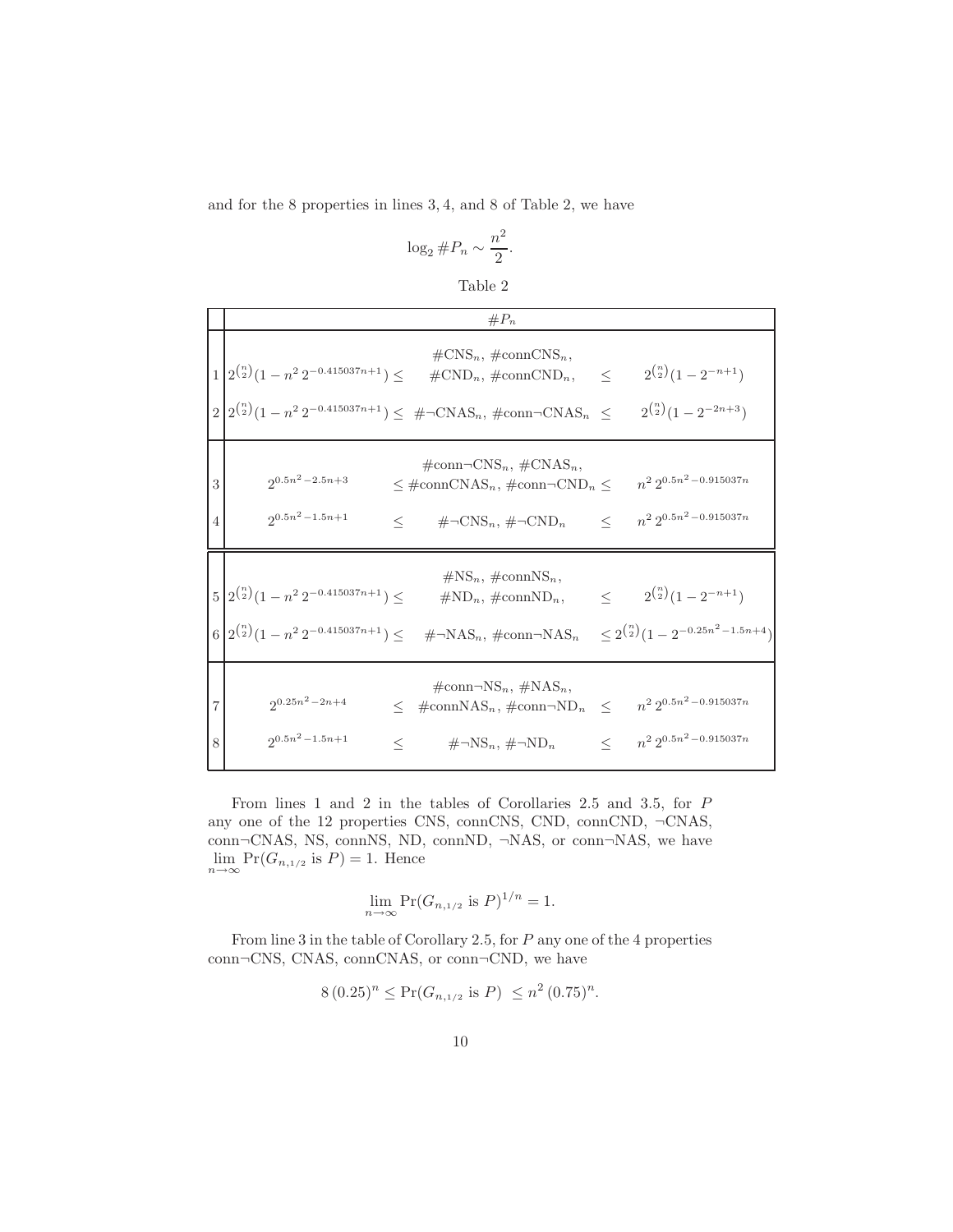Hence

$$
0.25 \le \liminf_{n \to \infty} \Pr(G_{n, 1/2} \text{ is } P)^{1/n}
$$
  
 
$$
\le \limsup_{n \to \infty} \Pr(G_{n, 1/2} \text{ is } P)^{1/n} \le 0.75.
$$
 (1)

Similarly, from line 3 in the table of Corollary 3.5, for *P* any one of the 4 properties conn*¬*NS, NAS, connNAS, or conn*¬*ND, we have

$$
0 \le \liminf_{n \to \infty} \Pr(G_{n, 1/2} \text{ is } P)^{1/n}
$$
  
\$\le \limsup\_{n \to \infty} \Pr(G\_{n, 1/2} \text{ is } P)^{1/n} \le 0.75\$. (2)

Finally, from line 4 in the tables of Corollaries 2.5 and 3.5, for *P* any of the 4 properties *¬*CNS, *¬*CND, *¬*NS, or *¬*ND, then

$$
0.5 \le \liminf_{n \to \infty} \Pr(G_{n, 1/2} \text{ is } P)^{1/n}
$$
  
 
$$
\le \limsup_{n \to \infty} \Pr(G_{n, 1/2} \text{ is } P)^{1/n} \le 0.75.
$$
 (3)

**Conjecture.** We conjecture that  $\lim_{n\to\infty} \Pr(G_{n,1/2} \text{ is } P)^{1/n}$  exists for each of the 12 properties considered in Equations (1), (2), and (3).

Observations 4.1 and 4.2 below and Fekete's lemma [11] may bear on the proof.

Suppose graphs *G* and *H* have disjoint vertex sets  $V(G)$  and  $V(H)$ , respectively. The *join*  $G \vee H$  of  $G$  and  $H$  is the graph with  $V(G \vee H) =$  $V(G) \cup V(H)$  and  $E(G \vee H) = E(G) \cup E(H) \cup \{uv : u \in V(G), v \in V(H)\}.$ 

For the remainder of this Section let *P* be any of our 24 properties except *¬*CNAS, conn*¬*CNAS, CND, or connCND. Note that the 12 properties *P* considered in the above Conjecture are amongst these 20 properties.

**Observation 4.1.** *Suppose*  $G_i$  *and*  $H_i$  *are*  $P$  *graphs with*  $V(G_i) = V$  *and*  $V(H_i) = W$  *for*  $i = 1, 2$  *where V and W are disjoint sets. Then*  $G_i \vee H_i$  *is a connected P graph.* If  $G_1 \neq G_2$  *or*  $H_1 \neq H_2$ *, then*  $G_1 \vee H_1 \neq G_2 \vee H_2$ *.* 

*Proof.* We prove the Theorem for one property only, namely the CNAS property. We also show why the Theorem is false for the *¬*CNAS property. The proofs for the remaining properties are similar.

For any  $v \in V$ , we have  $N_{G_1 \vee H_1}[v] = N_{G_1}[v] \cup W$ . Now for an arbitrary  $v \in V$ , if  $N_{G_1}[v] \subseteq N_{G_1}[u]$  for some  $u \in V$  with  $u \neq v$ , then  $N_{G_1 \vee H_1}[v] \subseteq$  $N_{G_1} \vee H_1[u]$ . Similarly for an arbitrary  $w \in W$ . Thus  $N_{G_1} \vee H_1$  is CNAS. Now observe that  $G_1 \vee H_1$  is connected for all  $G_1$  and  $H_1$ . Hence  $G_1 \vee H_1$  is a connected *P* graph if  $G_1$  and  $H_1$  are *P* graphs. Clearly,  $G_1 \vee H_1 \neq G_2 \vee H_2$ if  $G_1 \neq G_2$  or  $H_1 \neq H_2$ .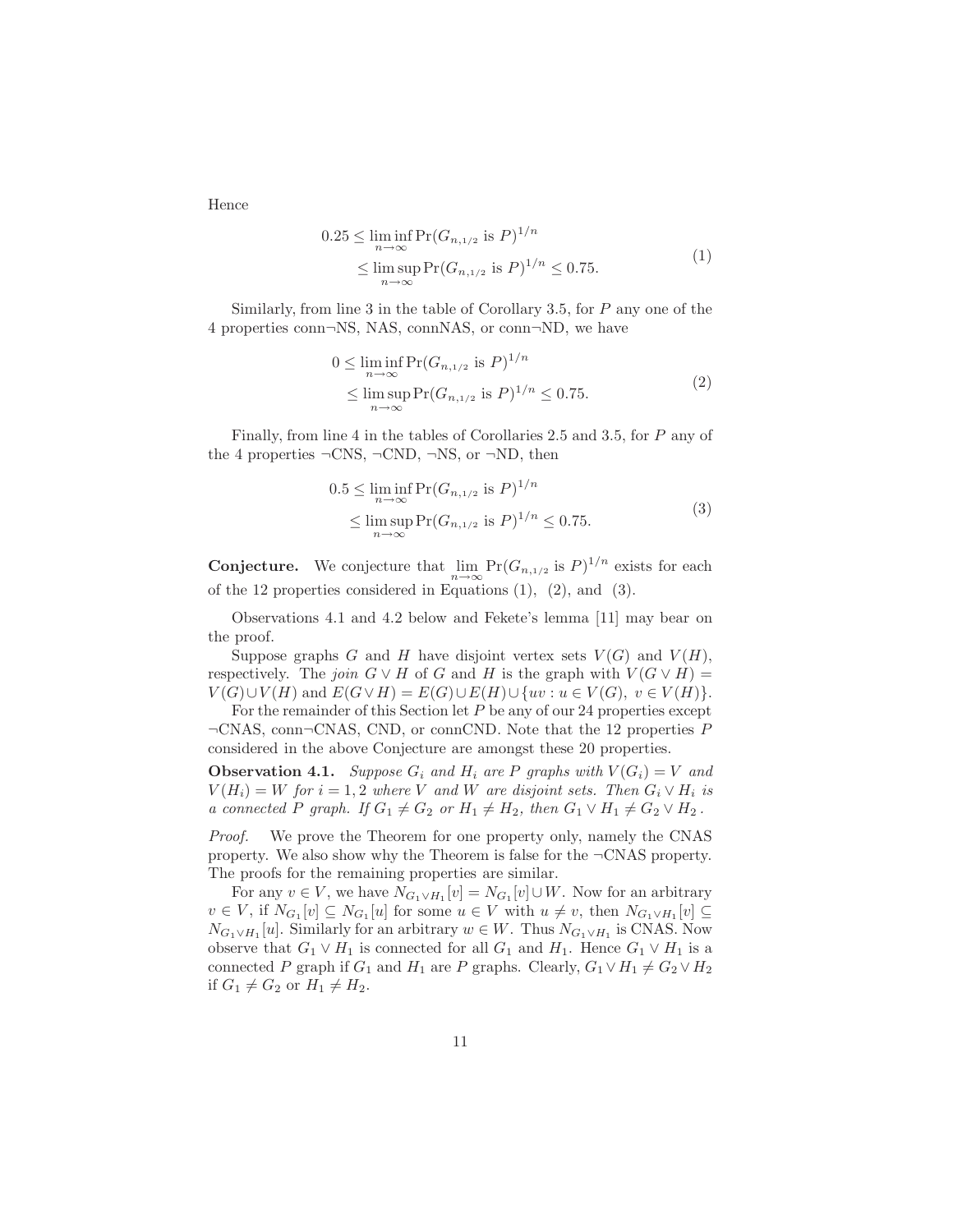Suppose  $v \in V$  has  $N_{G_1}[v] = V$  and for all  $u \in V$  with  $u \neq v$  then  $N_{G_1}[u] \subset V$ , and suppose  $w \in W$  has  $N_{H_1}[w] = W$  and for all  $x \in W$  with  $x \neq w$  then  $N_{H_1}[x] \subset W$ . Then both  $G_1$  and  $H_1$  are  $\neg$ CNAS but  $N_{G_1 \vee H_1}$ is CNAS since  $N_{G_1 \vee H_1}[v] = N_{G_1 \vee H_1}[w] = V \cup W$ .

Let  $f_P(n)$  denote the number of distinct *P* graphs on [*n*].

**Observation 4.2.** For  $n, m \geq 1$ , we have  $f_P(n+m) \geq f_P(n) f_P(m)$ .

*Proof.* Let  $\mathfrak{N}$  and  $\mathfrak{M}$  be the set of *P* graphs on  $[n]$  and  $[n+m]-[n]$ , respectively. Hence,  $|\mathfrak{N}| = f_P(n)$  and  $|\mathfrak{M}| = f_P(m)$ . By Observation 4.1, *{G*  $∨$  *H* : *G*  $∈$   $\mathfrak{N}$ *, H*  $∈$   $\mathfrak{M}$ *}* is a set of  $f_P(n)f_P(m)$  distinct (connected) *P* graphs on  $[n+m]$ . Hence,  $f_P(n+m) \geq f_P(n)f_P(m)$ .

Slight improvements of the lower bound (a further quadratic factor in *n*) in Observation 4.2 can be made which we do not include.

#### **5 Questions and Comments**

We list several questions, with comments, that we find interesting.

- (i) We have found an asymptotic formula,  $\#P_n \sim 2^{\binom{n}{2}}$ , for the number of labelled graphs of order  $n$  for the 12 properties  $P$  in lines 1,2,5, and 6 of Table 2. Find an asymptotic formula for the number of labelled graphs of order *n* for the 12 properties *P* in lines 3,4,7, and 8 of Table 2.
- (ii) Find the correct quadratic term in the exponent of 2 for the properties *P* in line 7 of Table 2. Improve the linear term in the exponent of 2 for the properties in lines 3,4, and 8 of Table 2.
- (iii) Prove or disprove the above Conjecture concerning the limits in (1), (2), and (3). If these limits exist, find their values.

**Acknowledgment.** We thank the referees for comments that simplified the results of this paper, and improved its presentation.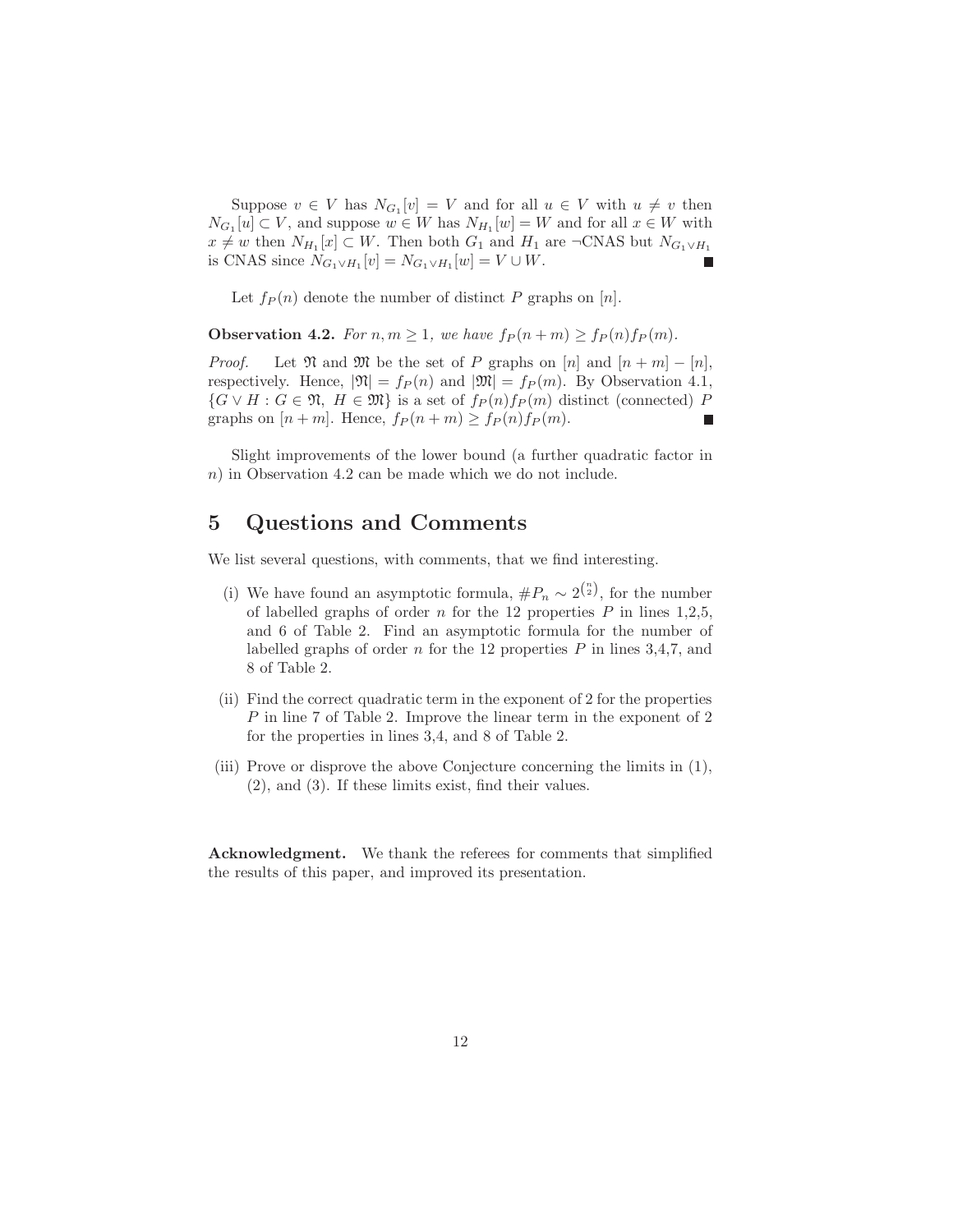#### **References**

- [1] B. Bollob´as, *Random Graphs (Second Edition)*, Cambridge University Press, New York (2001).
- [2] M. Borowiecki and P. Mihók, On graphs with a local hereditary property, *Discrete Mathematics* **236** (2001), no. 1–3, 53–58.
- [3] M. Borowiecki and E. Sidorowicz, Some extremal problems of graphs with local constraints, *Discrete Mathematics* **251** (2002), no. 1–3, 19–32.
- [4] M. Brown and R. Connelly, On graphs with constant link, in: *New Directions in the Theory of Graphs*, Academic Press, New York, (1973), pp. 19–51.
- [5] G-L. Chia and C-K. Lim, On supercompact graphs I: the nucleus, *Ars Combinatoria*, **20** (1985), 101–110.
- [6] G-L. Chia and C-K. Lim, On supercompact graphs II:  $|G_0| = 2$ , *Bulletin of the Malaysian Mathematical Society* (2), **8** (1985), 27–34.
- [7] G-L. Chia and C-K. Lim, On supercompact graphs III: the edge nucleus, in, *Graph Theory (Singapore 1983)*, Springer-Verlag, Lecture Notes in Mathematics **1073** 1–10.
- [8] G-L. Chia and C-K. Lim, On supercompact graphs IV: (*n, m*)*−*graphs, *Ars Combinatoria*, **25** (1988), 203–220.
- [9] L.H. Clark, R.C. Entringer, J.E. McCanna and L.A. Székely, Extremal problems for local properties of graphs, *Australasian Journal of Combinatorics* **4** (1991), 25–31.
- [10] R.C. Entringer and L.D. Gassman, Line-critical point determining and point distinguishing graphs, *Discrete Mathematics* **10** (1974), 43–55.
- [11] M. Fekete, Über die Verteilung der Wurzeln bei gewissen algebraischen Gleichungen mit ganzzahligen Koeffizienten, *Mathmatische Zeitschrift* **17** (1923), 228-249.
- [12] J.P. McSorley, Constructing and classifying neighborhood anti-Sperner graphs, *Discrete Mathematics* **308** (2008), 5428–5445.
- [13] J.P. McSorley, Closed-neighborhood anti-Sperner graphs-II; extremal graphs, in preparation.
- [14] J.P. McSorley, Further properties of neighborhood anti-Sperner graphs; extremal graphs, in preparation.